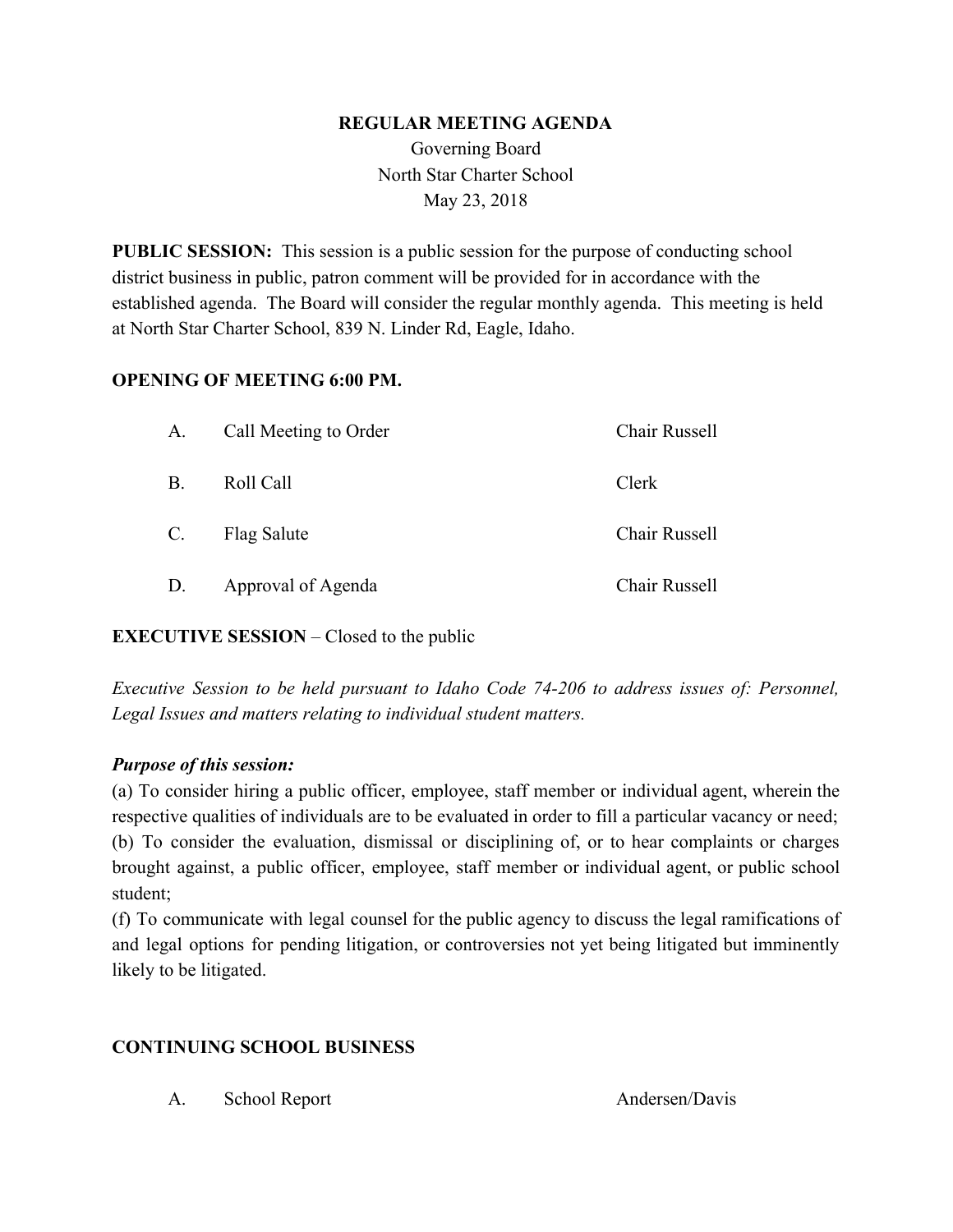|                       | B.        | Development Report                             | O'Donnell |  |  |  |  |
|-----------------------|-----------|------------------------------------------------|-----------|--|--|--|--|
|                       | C.        | PTO Report                                     | Upchurch  |  |  |  |  |
| <b>BOARD BUSINESS</b> |           |                                                |           |  |  |  |  |
|                       | A.        | Board Membership and Cancellation of Elections | Russell   |  |  |  |  |
|                       | <b>B.</b> | Creative Ways to Address Technology Needs      | Russell   |  |  |  |  |
|                       | C.        | Long Term Question of Administrative Support   | Russell   |  |  |  |  |
|                       | D.        | Usage of Emails                                | Russell   |  |  |  |  |
|                       | Е.        | <b>Budget Update</b>                           | Coburn    |  |  |  |  |
|                       | F.        | Finance Update                                 | Coburn    |  |  |  |  |

### **BOARD COMMITTEE REPORTS**

| A.              | Academic Excellence Committee                          | Dukelow         |
|-----------------|--------------------------------------------------------|-----------------|
| <b>B.</b>       | Safety Task Force Update                               | <b>Gittings</b> |
| $\mathcal{C}$ . | <b>Policy Committee</b><br>Guns on Campus 1004.0<br>a. | Russell         |

# **CONSENT AGENDA\* (Discussion/Action)**

The Governing Board reviews the enclosures under Consent Agenda. If a Board Member elects, any Consent Agenda item may be pulled and discussed at the meeting. If no item is pulled, acceptance will be automatic under the motion for the Consent Agenda.

- A. Contracts
- B. Check Register